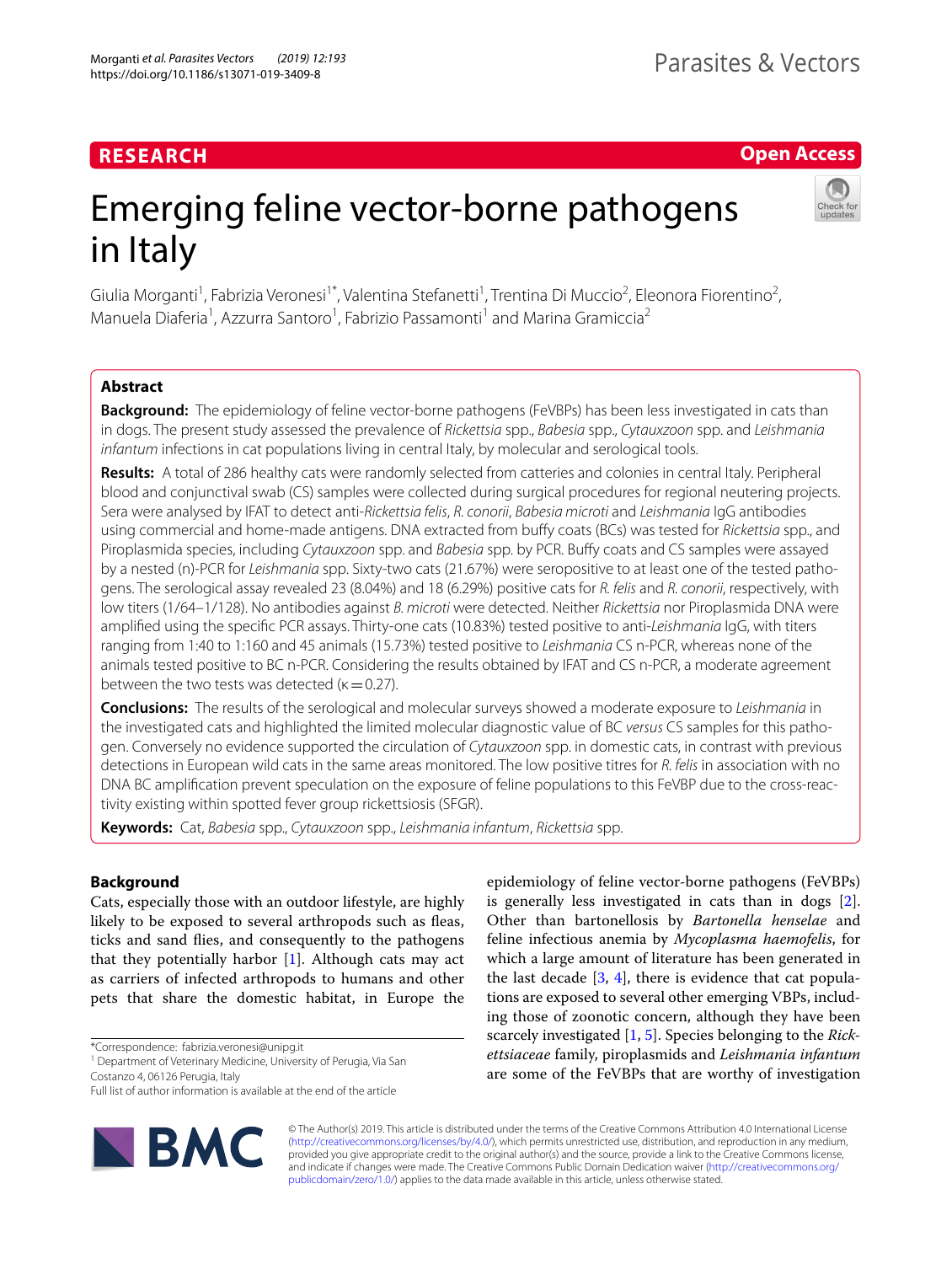in order to clarify the potential role of domestic cats in maintaining and distributing these microorganisms to humans and other animal species, e.g. dogs in endemic areas.

In fact, cats may play a role as sentinels for some Rickettsiae of the spotted fever group (SFG), e.g. *Rickettsia conorii* and *Rickettsia felis* [[6,](#page-7-5) [7](#page-7-6)]. *Rickettsia conorii* is historically the most important zoonotic SFG species in the Mediterranean area  $[8]$  $[8]$  which is transmitted by ticks. The role of the dog as a reservoir and epidemiological sentinel for *R. conorii* infection is well documented [[9,](#page-7-8) [10\]](#page-7-9); however, some serological surveys have recently shown that cats exposed to *Riphicephalus sanguineus*-bites develop a detectable antibody response against *R. conorii*, reaching up to 44% seroprevalence in some European countries [\[7](#page-7-6), [8,](#page-7-7) [11](#page-7-10)]. Seroreactivity against *R. conorii* has been observed in cats from the islands and southern regions of Italy with prevalence rates ranging from 7 to 48.7% [\[12\]](#page-7-11). *Rick*ettsia felis is the agent of the emerging flea-borne spotted fever (FBSV), also known as cat fea typhus, whose human clinical cases have been reported worldwide [\[13](#page-7-12), [14\]](#page-7-13). Cats experimentally and naturally exposed to *R. felis* infected feas of the species *Ctenocephalides felis* were found to become seropositive [[15](#page-7-14)] and the pathogen was detectable by PCR in naïve fleas feeding on infected cats, as expression of an active bacteremia [[16\]](#page-7-15).

Feline piroplasmoses are tick-borne infections caused by agents of the genera *Cytauxzoon* and *Babesia*. *Cytauxzoon* infections have been largely documented in wild and domestic felids in Europe in the last few years [[17–](#page-7-16)[23](#page-7-17)]. The Iberian lynx (*Lynx pardinus*) and the European wild cat (*Felis silvestris silvestris*) have been found to be infected with the *Cytauxzoon* spp., genetically and pathogenetically diferent from the American spe-cies Cytauxzoon felis [[22,](#page-7-18) [24](#page-7-19)]. This thus suggests their reservoir role in the sylvatic cycle and also the possibility of transmission to domestic cats where the habitat is shared with wildlife. In Italy, evidence of the presence of *Cytauxzoon* spp. has been provided both in wild [[22\]](#page-7-18) and domestic cats (in north-eastern and central Italy), also in association with sporadic cases of disease [[17,](#page-7-16) [23](#page-7-17)]. In any case, such infections are likely to be underdiagnosed and causes and impacts of feline cytauxzoonosis have not yet been clarifed. On the other hand, reports on the presence of other piroplasmids, primarily associated with dogs, such as *Babesia vogeli* and *Babesia canis* have been described very sporadically in cats from Europe [[25,](#page-7-20) [26](#page-7-21)]. In Italy, *Babesia microti* DNA has been detected in the blood samples of cats [[27](#page-7-22)] and also a high rate of seroreactivity (20.3–23.8%) has been observed [\[5](#page-7-4), [12](#page-7-11)], indicating the possible role of cats as the host and epidemiological sentinel for human babesiosis agents.

Zoonotic visceral leishmaniasis (ZVL) caused by the protozoan *Leishmania infantum*, is a sand fy-borne human disease which is endemic in the Mediterranean Basin, Middle East, Asia, and Central and South America  $[28]$  $[28]$ . The domestic dog is the principal reservoir host and plays a central role in *L. infantum* transmission to humans. Canine leishmaniosis (CanL) is a severe disease which is difficult to manage since both symptomatic and asymptomatic dogs can be infectious for phlebotomine vectors. The role of other mammalian hosts in the parasite life-cycle has also been investigated and cannot be ruled out [[29](#page-7-24)]. Sero-epidemiological and molecular surveys have been performed on cats in Mediterranean countries [[30](#page-8-0)]. In Italy, several studies have detected antibodies and/or *L. infantum* DNA in cat populations, with a wide prevalence range, showing how this animal is exposed to *Leishmania* infection [[1,](#page-7-0) [5,](#page-7-4) [12,](#page-7-11) [31](#page-8-1), [32](#page-8-2)]. Furthermore, experimental evidence by xenodiagnosis has proved that naturally infected cats are infectious to phlebotomine vectors  $[33]$  $[33]$ . These results suggest that cats act as ZVL reservoir hosts and could be included in the range of secondary hosts in CanL endemic areas. Feline leishmaniosis (FeL) can be considered as an emergent FeVBP not only from an epidemiological but also a clinical perspective [[30,](#page-8-0) [34](#page-8-4)]. In fact, an increasing number of cats exhibit clinical symptoms which in most cases appear less severe than in CanL but are, however, difficult to treat and prevent [\[8,](#page-7-7) [30](#page-8-0), [34\]](#page-8-4).

The present study assesses the prevalence of *Rickettsia* spp., *Cytauxzoon* spp., *Babesia* spp. and *L. infantum* infections by molecular and serological techniques in cat populations living in Italy in areas that have received little investigation and which are endemic for canine VBPs.

## **Methods**

# **Animal sampling**

The study was carried out from 2010 to 2016 on a total sample of 286 cats from catteries and colonies of central Italy (Umbria, Tuscany and Marche regions), an area that is endemic for canine VBPs  $[35-37]$  $[35-37]$  $[35-37]$ . The animals were recruited during surgical procedures related to regional neutering projects, following written content from the person in charge of the cat shelter or colony of origin. Cats were submitted before surgery to a physical examination for signs associated with FeL, i.e. skin and ocular lesions and to unspecifc clinical signs such as fever, apathy, anorexia, weight loss, pallor, lymphadenopathy, splenomegaly, gastrointestinal alterations and gingivostomatitis, in accordance with the list provided by Persichetti et al. [\[12\]](#page-7-11). Information on ectoparasiticide treatment and presence of ectoparasites was also collected.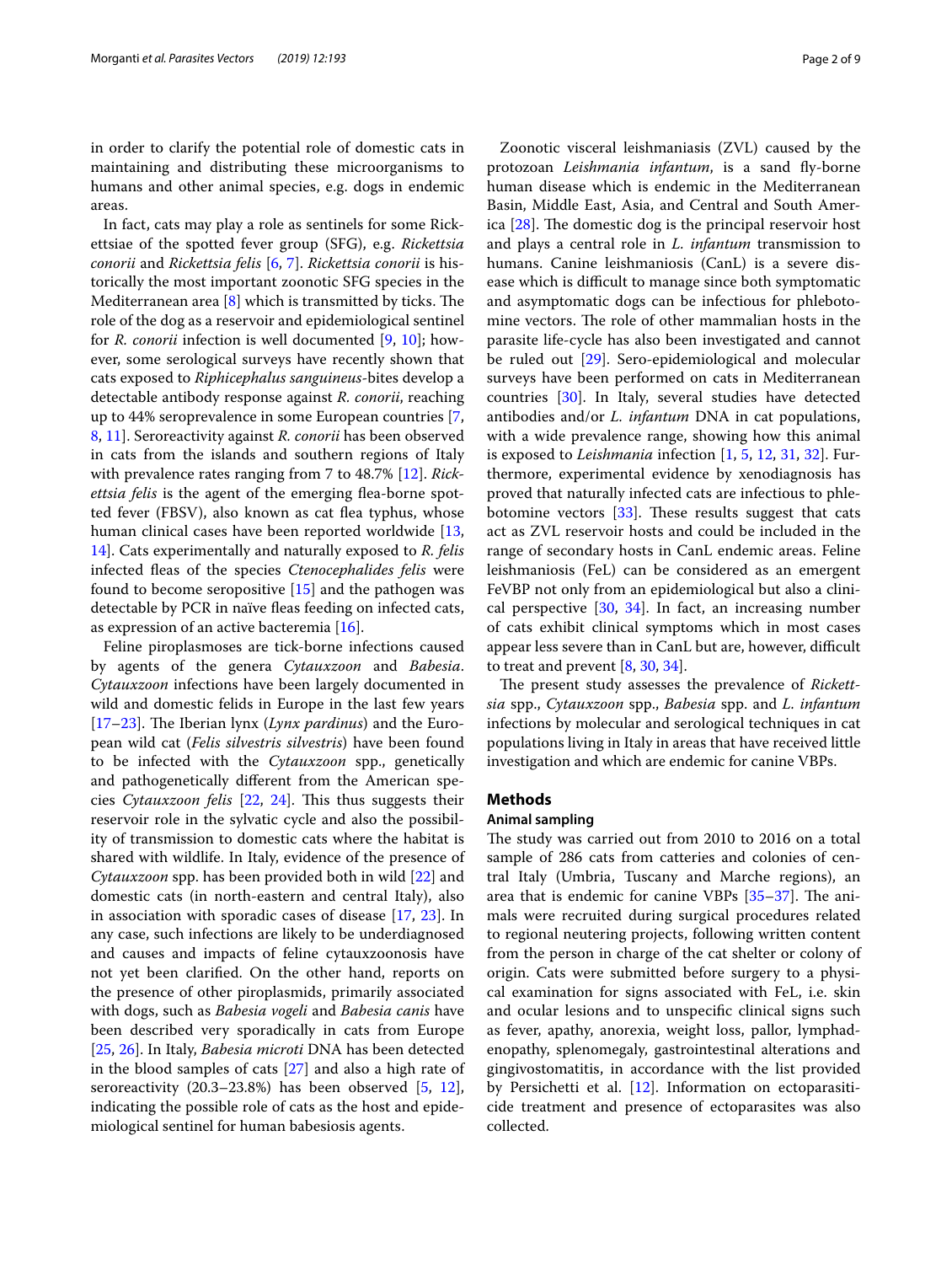Peripheral blood (2.5 ml) was obtained from the jugular vein and equally distributed into ethylenediamine tetraacetic acid (EDTA)-coated and without-EDTA tubes. Sera and bufy coats (BCs) were obtained by centrifugation of blood samples at 2500× *g* for 10 min and frozen at -20 °C until further use for serological and biomolecular investigations. Exfoliative epithelial cells were also collected from the right and left conjunctiva of each animal using sterile cotton swabs manufactured for bacteriological isolation. The conjunctival swabs (CSs) were rubbed vigorously back and forth in the lower conjunctival sac, and then immersed in 2 ml of sterile saline in 20-ml plastic tubes. After manual stirring of the swabs, the saline containing the eluted exfoliating cells was centrifuged at  $6000 \times g$  for 10 min, the supernatant was eliminated and the cells were stored at -20 °C pending DNA extraction [[37\]](#page-8-6). Samples from the right and left eyelid conjunctivas were processed together.

## **Serological analysis**

The presence of immunoglobulin G (IgG) against *R*. *conorii*, *R. felis* and *B. microti* antigens was assessed by indirect fuorescent antibody test (IFAT) using commercial antigens, i.e. slides coated with purifed individual substrate antigens of *R. felis* (Fuller Laboratories, Fullerton, CA, USA), slides coated with *R. conorii* antigens (Mega Cor Diagnostik GmbH, Hörbranz, Austria) and slides coated with merozoites of *B. microti* (MegaFLUO® *Babesia microti*, Mega Cor Diagnostik GmbH).

For the detection of anti-*Leishmania* IgG, sera were tested with a homemade IFAT following the standard procedures recommended by the Office International des Epizooties [\[38\]](#page-8-7) and using promastigotes of *L. infantum* zymodeme MON-1 (MHOM/TN/80/IPT-1) as a source of antigen.

For all the serological tests, commercial anti-feline IgG polyclonal antiserum conjugated to fuorescein isothiocyanate (MegaFluo® FITC IgG, MegaCor Diagnostik GmbH; working dilution 1/100) was used as conjugate. Positive and negative controls provided by the commercial kits were added to each specifc reaction for *R. conorii*, *R. felis* and *B. microti*; however, positive and negative controls for *Leishmania* consisted on sera obtained from a cytologically-confrmed clinical illness cat, and from a cat previously tested negative by serological and molecular assays, respectively.

The results obtained were interpreted using the cut-off dilutions of 1/64 for *R. conorii*, *R. felis* and *B. microti* [\[7](#page-7-6), [12\]](#page-7-11) and 1/40 for *L. infantum* [[33,](#page-8-3) [39\]](#page-8-8). End-point titers of the positive serum samples were determined for all the FeVBPs investigated.

*Cytauxzoon* spp. was not serologically investigated due to the lack of commercially available antigens.

## **Biomolecular techniques**

Total DNA was extracted from BCs using the QIAamp® DNA Blood Mini Kit (Qiagen GmbH, Hilden, Germany), following the manufacturer's protocol. For the DNA extraction of the samples containing eluted conjunctival cells, a traditional method was performed and the obtained pellets were resuspended in 90 μl of lysis bufer plus 10 μl of 2 mg/ml proteinase K. After 2 h of incubation at 56 °C, the proteinase K was inactivated at 95 °C for 10 min; the samples were then centrifuged at  $13,000 \times$ g for 10 min. Supernatants were collected in 1.5-ml vials and stored at -20 °C pending PCR assays.

Each sample of BC-DNA was used as a template in a nested-(n)PCR assay for *Rickettsia* spp., targeting fragments of the *gltA* [[40](#page-8-9)], *ompB* [\[41\]](#page-8-10) and *ompA* [[42\]](#page-8-11) rickettsial genes. A conventional PCR reaction, which amplifed a portion of the small subunit ribosomal DNA (*SSU* rDNA) of the Piroplasmida species was performed [[43\]](#page-8-12).

Total genomic DNA from both BC and CS was also tested by *SSU* rDNA n-PCR assay for the presence of Leishmania. The n-PCR protocol was selected due its well-standardized diagnostic procedure and well-known high sensitivity and specificity [\[37,](#page-8-6) [44\]](#page-8-13) in endemic *L*. *infantum* CanL foci in Italy [[44\]](#page-8-13).

The primer sets and the thermal conditions used in the PCR assays performed are reported in Table [1.](#page-3-0) Negative (sterile water) and positive controls were included in each run. Positive controls consisted of DNA extracted from sequenced diagnostic samples that were positive for *Rickettsia monacensis*, *Cytauxzoon* spp., and *L. infantum*.

# **Statistical analysis**

The cross-sectional prevalence of infection was calculated as the rate of animals that were positive to each test for each pathogen checked. McNemar's test for symmetry was used to compare the positive results between CS n-PCR and IFAT, and the agreement between tests was assessed using Cohen's kappa coefficient  $(\kappa)$ ; a  $\kappa$  value of 0.21 to 0.60 represents a fair to moderate agreement, a κ value of 0.60 to 0.80 represents substantial agreement, and a κ value >0.80 represents almost perfect agreement. Possible associations between infections and categorical variables including sex, geographical origin, age, living arrangement, and ectoparasitic status were assessed using Pearson's Chi-square and Fisher's exact test, as appropriate.

# **Results**

One hundred sixty-six out of the total of 286 cats were collected from the Province of Perugia (Umbria region), 22 from Macerata (Marche region) and 98 from Arezzo (Tuscany region). The animals were of both sexes  $(162)$ females and 124 males) and 254 animals were aged  $\geq$  1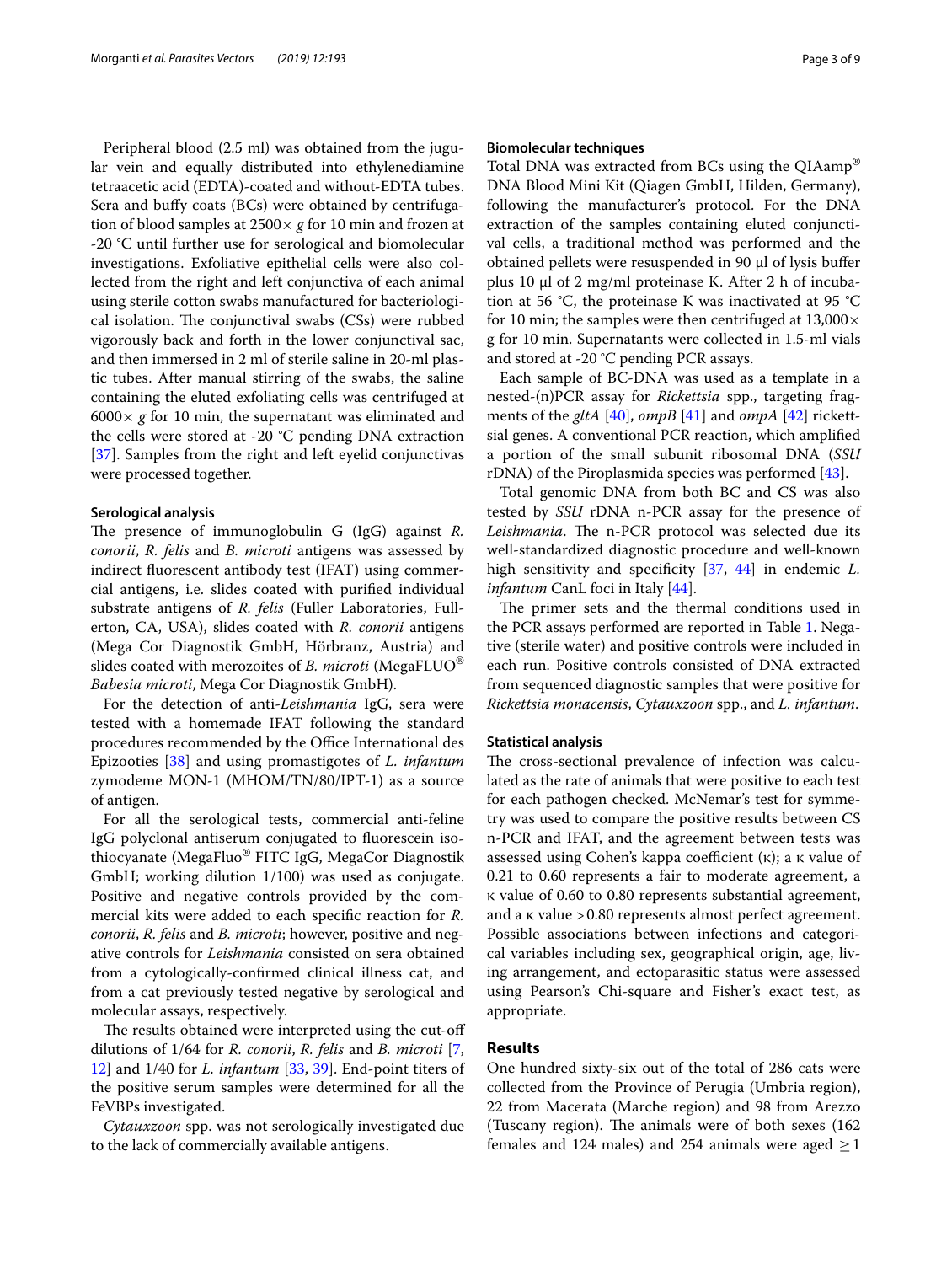| Target species  | Primer sequence (5'-3')<br>Target gene |                                  | Tm $(^{\circ}C)$ | Amplicon size (bp) | Reference |
|-----------------|----------------------------------------|----------------------------------|------------------|--------------------|-----------|
| Rickettsia spp. | gltA                                   | GGGGGCCTGCTCACGGCGG              | 54               | 381                | [40]      |
|                 |                                        | ATTGCAAAAAGTACAGTGAACA           |                  |                    |           |
|                 | ompB                                   | <b>GTAACCGGAAGTAATCGTTTCGTAA</b> | 54               | 511                | $[41]$    |
|                 |                                        | <b>GCTTTATAACCAGCTAAACCACC</b>   |                  |                    |           |
|                 |                                        | <b>GTTTAATACGTGCTGCTAACCAA</b>   | 56               | 425                |           |
|                 |                                        | GGTTTGGCCCATATACCATAAG           |                  |                    |           |
|                 | ompA                                   | <b>ATGGCGAATATTTCTCCAAAA</b>     | 50               | 532                | $[42]$    |
|                 |                                        | AGTGCAGCATTCGCTCCCCCT            |                  |                    |           |
| Piroplasmida    | 18S rRNA                               | AATACCCAATCCTGACACAGGG           | 57               | 408                | $[43]$    |
|                 |                                        | <b>TTAAATACGAATGCCCCCCAAC</b>    |                  |                    |           |
| Leishmania spp. | 18S rRNA                               | <b>GGTTCCTTTCCTGATTTACG</b>      | 60               | 603                | $[37]$    |
|                 |                                        | GGCCGGTAAAGGCCGAATAG             |                  |                    |           |
|                 |                                        | <b>TCCCATCGCAACCTCGGTT</b>       |                  | 358                | $[44]$    |
|                 |                                        | AAAGCGGGCGCGGTGCTG               |                  |                    |           |

<span id="page-3-0"></span>**Table 1** Pathogens, target genes, nucleotide sequences, primer melting temperatures, amplicon sizes (in base pairs) and references

year and 32 cats were aged <1 year. A total of 112 animals came from colonies and 174 belonged to catteries. The cats were in good physical condition, and did not show apparent clinical signs and no historical evidence of recent anti-parasitic drug treatments was referred.

Cats were visually inspected for flea and tick infestations. In detail, 164 animals (57.34%, 95% CI: 51.61–63.07%) had fea infestation, 23 (8.04%, 95% CI: 4.89–11.19%) had ticks while 20 (6.99%, 95% CI: 4.04– 9.95%) were co-infested. Although detected in 167 out of 286 individuals (58.39%, 95% CI: 52.68–64.10%), ectoparasites were not collected.

Sixty-two cats (21.67%) tested serologically positive to at least one of the tested pathogens, while 10 (3.5%) were seropositive to two pathogens; the prevalence of infection with diferent pathogens is summarized in Table [2](#page-3-1).

The serological assay for *R. felis* revealed 23 positives (8.04%, 95% CI: 4.89–11.19%) at a low titer (1/64). However, the prevalence of anti-*R. conorii* antibodies was 6.29% (18 animals) with titers ranging from 1/64 to 1/128. No antibodies against *B. microti* were detected. Thirty-one cats (10.83%, 95% CI: 7.24-14.44%) were positive for anti-*Leishmania* IgG, with titers ranging from 1:40 to 1:160. Specifcally, 21 cats (7.34%) had a titer of 1:40, 6 (2.09%) of 1:80, and 4 (1.39%) of 1:160. Concurrent antibody positivity against *L. infantum* and *R. conorii* and or *R. felis* was found in 5 cats (1.75%, 95% CI: 0.23–3.27%) and against *R. felis* and *R. conorii* in 5 cats (1.75%, 95% CI: 0.23–3.27%).

No *Rickettsia* or piroplasmid DNA was amplifed using the specifc PCR assays; however, 45 animals (15.73%) tested positive to *Leishmania* CS n-PCR, whereas none

<span id="page-3-1"></span>

|  |  | Table 2 Prevalence of infections with the investigated FeVBPs determined by serology and PCR among the 286 cats |  |  |
|--|--|-----------------------------------------------------------------------------------------------------------------|--|--|
|--|--|-----------------------------------------------------------------------------------------------------------------|--|--|

| Pathogen                                 | No. of seropositive cats (%) [95% CI] | No. of PCR-positive cats (%) [95% CI]             |  |  |
|------------------------------------------|---------------------------------------|---------------------------------------------------|--|--|
| Single infections                        | 52 (18.18) [13.71-22.65]              | 45 (15.73) [11.51-19.95] <sup>a,b</sup>           |  |  |
| Leishmania infantum                      | 26 (9.09) [5.76-12.42]                | $(0.00^{a}; 45.15.73)$ [11.51-19.95] <sup>b</sup> |  |  |
| Rickettsia conorii                       | 10 (3.49) [1.37-5.63]                 | $(0(0)^a)$                                        |  |  |
| Rickettsia felis                         | 16 (5.59) [2.93-8.26]                 | $(0)(0)^a$                                        |  |  |
| Cytauxzoon spp.                          | nt                                    | $(0)(0)^a$                                        |  |  |
| Babesia spp.                             | 0(0)                                  | $(0(0)$ <sup>a</sup>                              |  |  |
| Co-infections                            | $10(3.5)$ [1.37-5.63]                 | $(0(0)^{a,b}$                                     |  |  |
| Leishmania infantum + Rickettsia conorii | $3(1.05)$ $[0-2.23]$                  | $(0)(0)^a$                                        |  |  |
| Leishmania infantum + Rickettsia felis   | $2(0.7)$ [0-1.67]                     | $(0)(0)^a$                                        |  |  |
| Rickettsia conorii + Rickettsia felis    | $5(1.75)$ $[0.23 - 3.27]$             | $(0(0)^a)$                                        |  |  |
| Total                                    | 62 (21.67) [16.9-26.45]               | 45 (15.73) [11.51-19.95] <sup>a,b</sup>           |  |  |

<sup>a</sup> PCR performed on bufy coat

**b** PCR performed on conjunctival swab

*Abbreviation*: nt, not tested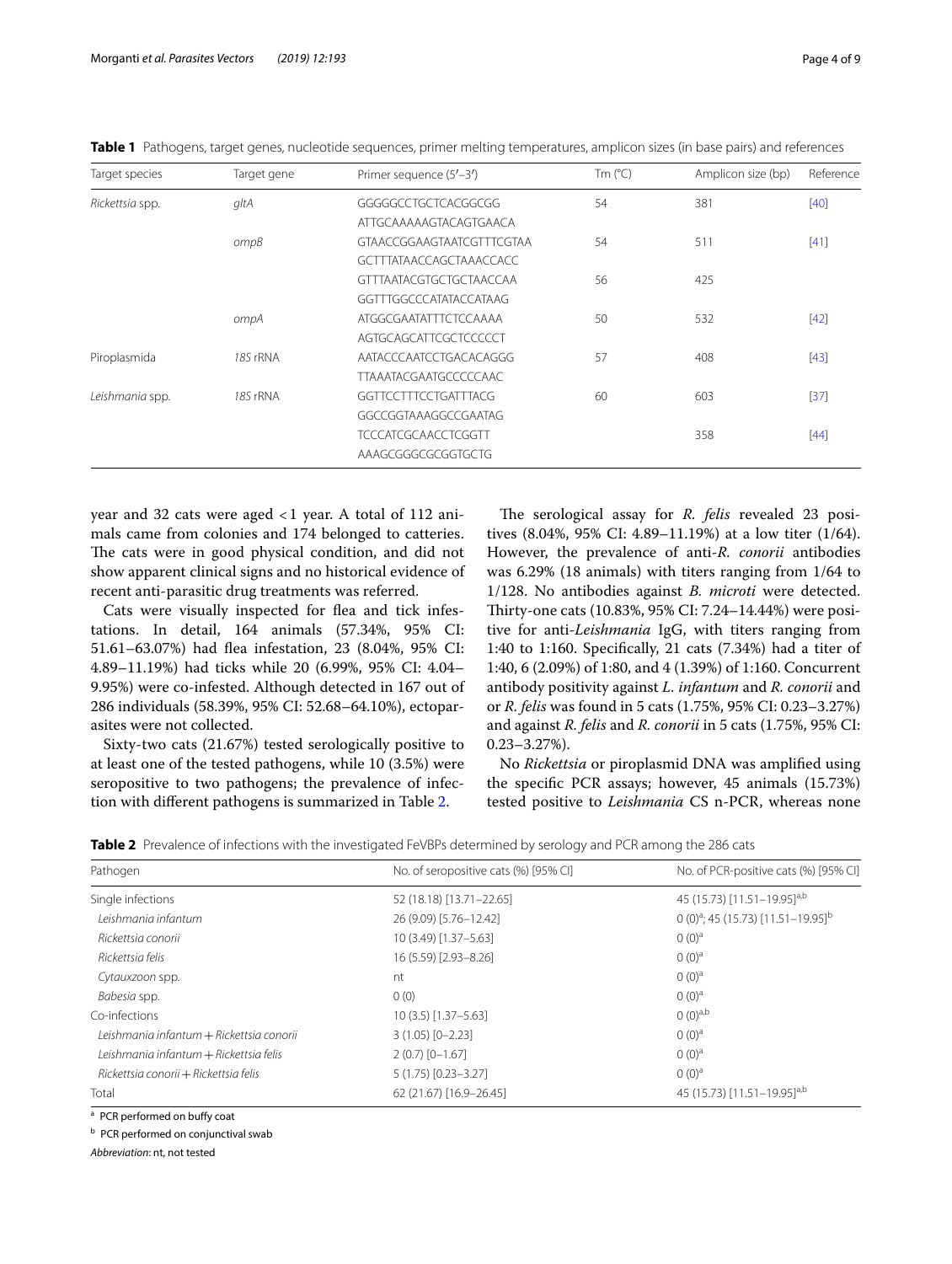of the BC samples were molecularly positive for *Leishmania* DNA.

Considering the results obtained by IFAT and CS n-PCR, the overall rate of *Leishmania* positives was 21.67% (62 out of 286 animals), of which 14 animals (4.89%) tested positive to both tests, 31 cats (10.83%) tested positive only to CS n-PCR, and 17 (5.94%) tested only IFAT-positive, with moderate agreement between the two tests ( $\kappa$  = 0.27).

The univariate analysis showed that several variables had a signifcant association with molecular and/or serological detection of FeVBPs. A signifcant association between exposure to *L. infantum* and geographical area of sampling was revealed both at serological  $(\chi^2 = 28.952, df = 2, P < 0.0001)$  and biomolecular  $(x^2 = 26.545, df = 2, P < 0.0001)$  levels. In particular, the animals from Tuscany showed a signifcantly higher rate of positivity than those sampled in Umbria and Marche. Moreover, adult cats had a signifcantly higher risk of being found serologically positive to *L. infantum* (*χ*<sup>2</sup>=4.38, *df*=1, *P*=0.036), *R. conorii* (*χ*<sup>2</sup>=4.64, *df*=1, *P*=0.042) and *R. felis* ( $\chi^2$ =4.82, *df*=1, *P*=0.046) than cats that were less than one year of age.

The housing arrangement significantly influenced the exposure rates to FeVBPs. In fact, cats from colonies showed a higher level of exposure to *L. infantum* than cats housed in catteries. On the other hand, animals from catteries showed a higher seropositivity both for *R. conorii* and *R. felis* (Table [3\)](#page-4-0). There was a non-signifcant diference in FeVBPs prevalence rates between males and females, and a non-signifcant diference for animals infested or not infested by ectoparasites with the exception of *R. felis* seropositivity which was signifcantly higher in cats with a flea infestation  $(\chi^2=6.03,$ 

# **Discussion**

*df*=1, *P*=0.014).

Feline-VBPs occurrence and distribution among Italian cat populations are described in many studies but with a focus on southern regions and insular areas [[1,](#page-7-0) [2](#page-7-1), [5,](#page-7-4) [12](#page-7-11), [30,](#page-8-0) [32,](#page-8-2) [45\]](#page-8-14). Therefore, the present study adds new information on the occurrence of emerging FeVBPs in central Italy, an area that to date has received little attention.

The rates of antibodies and/or DNA of microorganisms demonstrate the exposure of cats to VBPs, some of which (e.g. *R. conorii*, *L. infantum*) have already been serologically and molecularly detected in canine populations from the same geographical areas  $[36, 37]$  $[36, 37]$  $[36, 37]$  $[36, 37]$ . It is difficult to compare the infection prevalence between canine and feline species. In fact, the diferent study designs, and above all the diferent immune responses, host preferences of the vectors for feeding, or the innate resistance

<span id="page-4-0"></span>**Table 3** Comparison of prevalence of infectious agents detected by molecular and serological procedure in cats per categorical variables

| Variable/category    | No. of cats | Leishmania infantum      |                          |                          | Rickettsia conorii      |                          | Rickettsia felis        |                          | Cytauxzoon spp.       | Babesia spp.          |
|----------------------|-------------|--------------------------|--------------------------|--------------------------|-------------------------|--------------------------|-------------------------|--------------------------|-----------------------|-----------------------|
|                      |             | <b>IFAT</b><br>n(%)      | CS-PCR<br>$n$ (%)        | <b>BC-PCR</b><br>$n$ (%) | <b>IFAT</b><br>n(%)     | <b>BC-PCR</b><br>$n$ (%) | <b>IFAT</b><br>$n$ (%)  | <b>BC-PCR</b><br>$n$ (%) | <b>BC-PCR</b><br>n(%) | <b>BC-PCR</b><br>n(%) |
| Age                  |             |                          |                          |                          |                         |                          |                         |                          |                       |                       |
| $<$ 1 year           | 32          | $0 (0\%)^a$              | $(0.0\%)^a$              | 0(0)                     | $(0)(0)^a$              | 0(0)                     | $(0.0\%)^a$             | $0(0\%)$                 | 0(0)                  | 0(0)                  |
| $\geq$ 1 year        | 254         | 31 (12.20%) <sup>a</sup> | 45 (17.71%) <sup>a</sup> | 0(0)                     | $18(7.08)^a$            | 0(0)                     | 23 (9.05%)              | $0(0\%)$                 | 0(0)                  | 0(0)                  |
| Sex                  |             |                          |                          |                          |                         |                          |                         |                          |                       |                       |
| Male                 | 124         | 5(4.03)                  | 18 (14.51)               | 0(0)                     | 3(2.41)                 | 0(0)                     | 4(3.22)                 | 0(0)                     | 0(0)                  | 0(0)                  |
| Female               | 162         | 26 (9.09)                | 27 (16.66)               | 0(0)                     | 15 (9.09)               | 0(0)                     | 19 (31.48)              | 0(0)                     | 0(0)                  | 0(0)                  |
| Housing type         |             |                          |                          |                          |                         |                          |                         |                          |                       |                       |
| Cattery              | 112         | $8(7.14\%)a$             | $10(8.92)^a$             | 0(0)                     | 12 (13.39) <sup>a</sup> | 0(0)                     | $15a$ (13.39)           | 0(0)                     | 0(0)                  | 0(0)                  |
| Colony               | 174         | 23 (13.21%) <sup>a</sup> | $35(20.11)^a$            | 0(0)                     | $6(3.44)^{a}$           | 0(0)                     | $8(4.59)^{a}$           | 0(0)                     | 0(0)                  | 0(0)                  |
| Geographical origin  |             |                          |                          |                          |                         |                          |                         |                          |                       |                       |
| Perugia (Umbria)     | 166         | $6(3.61)^a$              | $7(4.21)^a$              | 0(0)                     | 17 (10.24)              | 0(0)                     | 19 (11.44)              | 0(0)                     | 0(0)                  | 0(0)                  |
| Macerata<br>(Marche) | 22          | 1 $(4.54)^a$             | $(0)(0)^a$               | 0(0)                     | 0(0)                    | 0(0)                     | 2(9.09)                 | 0(0)                     | 0(0)                  | 0(0)                  |
| Arezzo (Tuscany)     | 98          | 24 $(24.48)^a$           | 38 (38.77) <sup>a</sup>  | 0(0)                     | 1(1.02)                 | 0(0)                     | 2(2.04)                 | 0(0)                     | 0(0)                  | 0(0)                  |
| Ectoparasitic status |             |                          |                          |                          |                         |                          |                         |                          |                       |                       |
| Infested             | 167         | 20 (11.97)               | 29 (17.36)               | 0(0)                     | 13 (7.78)               | 0(0)                     | 19 (11.38) <sup>a</sup> | 0(0)                     | 0(0)                  | 0(0)                  |
| Not infested         | 119         | 11 (9.24)                | 16(13.45)                | 0(0)                     | 5(4.2)                  | 0(0)                     | $4(3.36)^a$             | 0(0)                     | 0(0)                  | 0(0)                  |

<sup>a</sup> Significant differences by Pearson's Chi-square test and Fisher's exact test

*Abbreviations*: IFAT, immunofuorescence antibody assay; CS-PCR, conjunctival swab-PCR; BC-PCR, bufy coat-PCR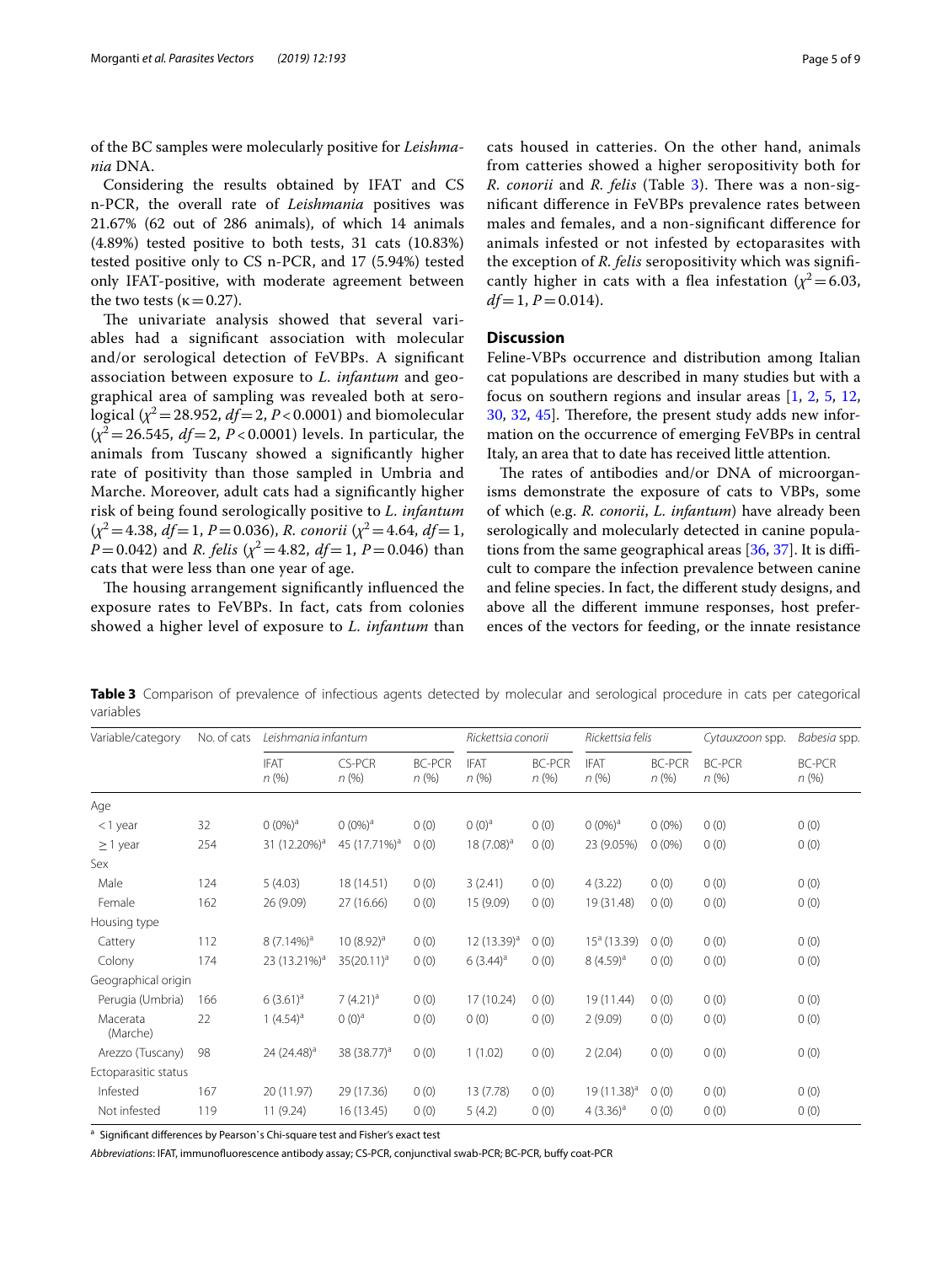to VBPs might account for the diferences in prevalence rates between cats and dogs sharing the same habitats.

The *Rickettsia conorii* serological rate (6.29%) detected in the present study is quite low, especially if compared with rates observed in Italian southern and insular regions (as high as 48.7%) [[12](#page-7-11)]. However, the seroreactivity for *R. conorii* in cats is known has a wide variability, from 1.9 to 44% [[7](#page-7-6), [8](#page-7-7), [12](#page-7-11)]. For instance, in seroprevalence surveys conducted in cats from Spain, a 44% positivity rate was detected, which was not signifcantly diferent from that recorded in dogs from the same geographical areas [[46](#page-8-16)]. In accordance with these studies, the rate of seropositivity detected in our study is quite similar to that recorded in the domestic canine population (11%) living in the same geographical areas [\[36](#page-8-15)]. Some authors have found a signifcantly lower feline seroprevalence than that detected in dogs, speculating that cats are more resistant to rickettsioses than dogs [\[47\]](#page-8-17). However, it is still unknown whether cats are indeed less susceptible to infection or are infected less frequently because they remove ticks during self-grooming, or whether these infections are underreported in feline species.

In the present work, 23 sera (8%) tested positive for *R. felis* antibodies, which is in accordance with the seroprevalences previously observed in naturally-exposed cats in the USA (from  $7.7$  to  $11.1\%$ )  $[15, 48]$  $[15, 48]$  $[15, 48]$ . There are no data on canine exposure from the same geographical areas, because to date no epidemiological investigations on dog exposure to *R. felis* in Italy have been conducted.

The observed seroreactivities to rickettsiae had low antibody titers, reaching a maximum of 1/128, and fve cats (1.74%) reacted to both pathogens with 1/64 (cut-of antibody titer).

The present serosurvey was performed using IFAT, a serological tool that is considered the gold-standard serological technique for rickettsioses in dogs, and is also commonly employed to assess the antibody response in cats. Since there is a considerable cross-reactivity between the numerous SFGRs in IFA tests [\[7\]](#page-7-6) and no DNA was detected from feline blood by a molecular assay, it was not possible to identify with absolute certainty the infection source that stimulated the antibody response in the sampled cats.

The lack of concordance between serological and molecular tools is not unexpected. In fact, several studies have failed to detect SFGRs in the blood of dogs with suspected rickettsiosis [\[49](#page-8-19)] as they are only rickettsemic for short periods [[50](#page-8-20)]. Little is known about the development and duration of rickettsiemia in dogs and even less so in cats. The fact that cats are mostly found to be PCRnegative in blood may be due to: (i) a rapid and efective immune response that neutralizes the pathogens; or (ii) that the organisms are sequestered in other tissues, for instance the spleen [[48,](#page-8-18) [51](#page-8-21)[–53\]](#page-8-22).

With regard to the results obtained by the univariate analysis, age and living arrangements were signifcant factors associated with seropositivity for both *R. felis* and *R. conorii*. In fact, cats older than one year and cattery cats had a higher seroprevalence than animals younger than one year and colony cats, respectively. These animal-level factors may be correlated to the time spent in environments where feas and ticks are prevalent, in particular in catteries where ectoparasites with endophylic behaviour, i.e. *R. sanguineus* and *C. felis*, are prevalent which thus increased the level of exposure of cats to vectors and tested pathogens.

*Cytauxzoon* spp. is the only FeVBP among those investigated that is not of public concern; however, we decided to investigate it because *Cytauxzoon* spp. DNA was previously detected in the spleen of two wild cats from the same geographical areas where the present survey was conducted [\[22](#page-7-18)]. Since a strong association was detected between high *Cytauxzoon* spp. PCR positivity rates (23– 30%) in cat populations and the occurrence of infected wild felid reservoirs [\[23,](#page-7-17) [54\]](#page-8-23), it was presumed that this piroplasmid agent was present in our study. Although no DNA was detected from feline BCs by molecular assay in the present survey, it is not possible to rule out that *Cytauxzoon* spp. may represent a risk among FeVBPs because a limitation of the results obtained consists on the fact that BC is not the optimal matrix for *Cytauxzoon* spp. detection. The BC in fact allows the detection of the mature schizonts within the monocytes but previous studies have shown that the schizogonous cycle of *Cytauxzoon* spp. is likely to be time-limited in relation to the intraerythrocytic cycle (corresponding to a prolonged erytroparasitemia) [[55\]](#page-8-24). Nevertheless, large-scale investigations conducted on stray cats from the islands and northern regions of Italy have showed a 0% prevalence [[12,](#page-7-11) [27](#page-7-22)] which is in-line with the present survey.

Previous studies have reported a variety of Babesia pathogens in wild and domestic cats around the world; however, in the present survey no serological and/ or molecular evidence of *Babesia* spp. was observed. On the other hand, 20.8% antibody prevalence for *B. microti* has been detected in cats from Sicily [\[5](#page-7-4)]. The most prevalent FeVBP in terms of epidemiological aspects, veterinary and human health found in the present survey was *L. infantum*. In Mediterranean areas, cats are infected by the same *Leishmania* species as dogs; however, the FeL prevalence is lower than CanL, and cases of disease are less frequently reported [\[1](#page-7-0), [30\]](#page-8-0). Little information is available on the mechanisms responsible for the susceptibility or resistance of feline hosts naturally exposed to *L. infantum* infection. This is probably due to the diferences in the immune system of these two species and to a more efficient Th<sub>1</sub>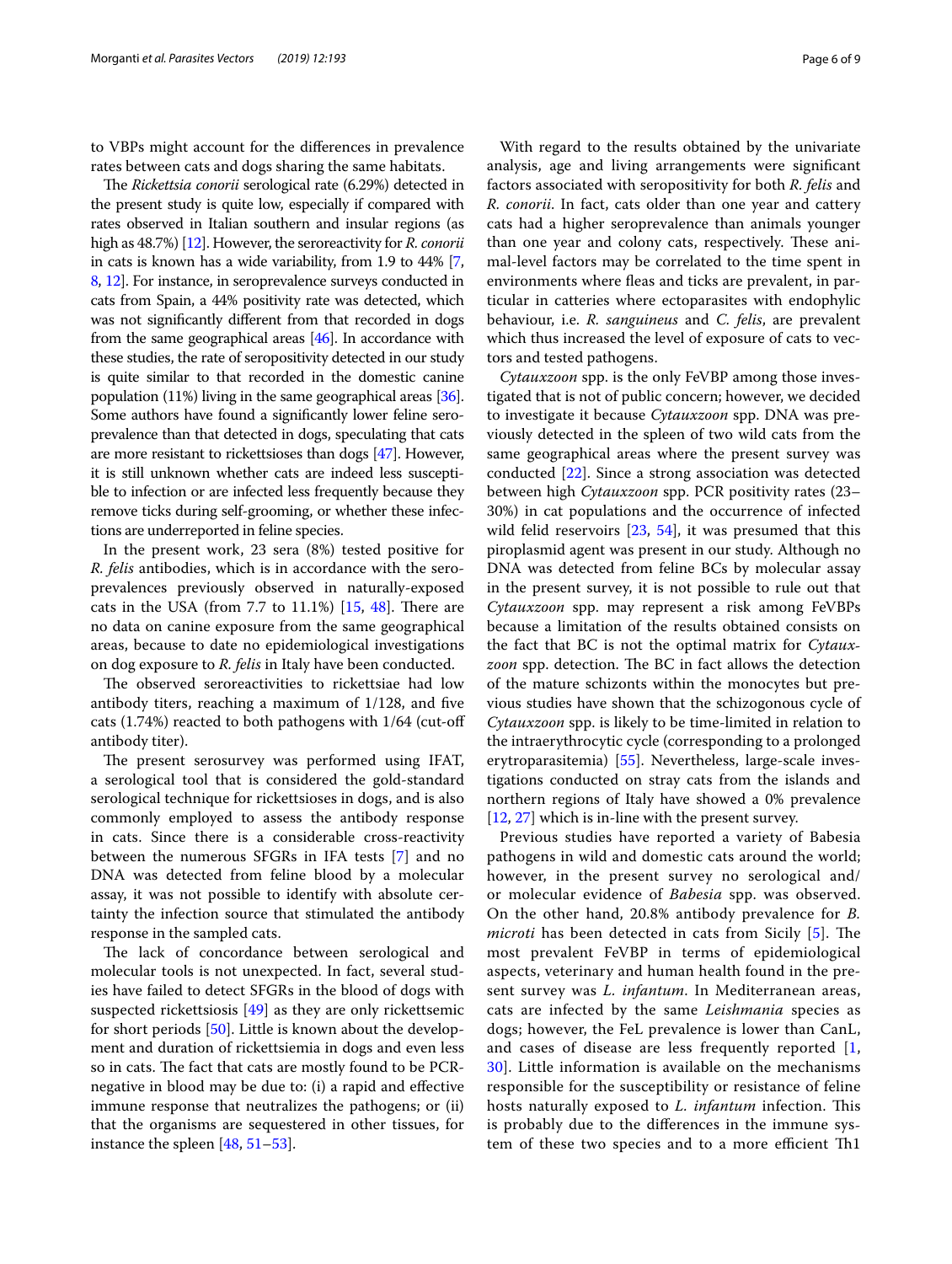immune response in cats compared to dogs. Both serological and molecular investigations are commonly used with the same methodologies for both CanL and FeL; however, not much is known about their diagnostic performance in FeL  $[56]$  $[56]$ . The investigated areas were selected in CanL stable endemic foci [\[37](#page-8-6), [39\]](#page-8-8). However, they included foci characterized by a diferent risk of endemicity from medium-low to high risk [[57](#page-8-26)]. Surveys on FeL carried out in Mediterranean areas where CanL is endemic revealed a wide range of prevalence rates; this striking variation may be due to vector- and/or reservoir-related factors but may be also attributed to diferences among serological tests performed and their cut-off values, as well as among the molecular targets and PCR protocols used [[58\]](#page-8-27). Several studies conducted in Italy the evaluated antibody and or molecular prevalence of FeL, reporting a wide range positivity, 2–59% for serology and 2–61% for molecular tools [[12,](#page-7-11) [45\]](#page-8-14). In the present study, an overall FeL prevalence of 21.67% was recorded. However, the performance of each assay was diferent, highlighting the limited diagnostic value of BC n-PCR in cats. In fact, the rate of *Leishmania* infection detected by CS n-PCR (15.73%) was higher compared with that recorded by IFAT  $(9.09%)$  and negative in BC n-PCR (Table [2](#page-3-1)). The negative DNA detection in BCs is not unexpected. In fact, most feline epidemiological investigations have shown an inconstant or lower positivity rate of peripheral blood PCR in cats compared to dogs [[1,](#page-7-0) [12,](#page-7-11) [32,](#page-8-2) [59\]](#page-8-28). It is probable that the parasite load in peripheral blood is variable over the course of infection. FeL serological and molecular data confrm the higher risk of Tuscany region with IFAT 24.48% and CS-nPCR 38.77% compared to Umbria (3.61 and 4.21%, respectively) and Marche (4.54 and 0%, respectively) regions (Table [3\)](#page-4-0), ftting well with CanL risk prevalence data [[57\]](#page-8-26). When considering the CS-nPCR procedure, it is known as a very sensitive test for CanL diagnosis, being able to detect high positivity rates in both asymptomatic and sick dogs [\[37,](#page-8-6) [60–](#page-8-29)[63\]](#page-8-30) and shows a good relative performance and a high concordance in comparison to standard IFAT serology [[37\]](#page-8-6). However, there are only limited data are available on FeL non-invasive sampling (conjunctival or oral swabs)  $[1, 12, 64, 65]$  $[1, 12, 64, 65]$  $[1, 12, 64, 65]$  $[1, 12, 64, 65]$  $[1, 12, 64, 65]$  $[1, 12, 64, 65]$  $[1, 12, 64, 65]$  $[1, 12, 64, 65]$  $[1, 12, 64, 65]$ . The overall CS n-PCR results obtained in the present study showed a moderate agreement ( $\kappa$  = 0.27) with serological findings, much lower than that found in dogs [\[37](#page-8-6)]. Also in other studies, when serological and molecular tests were used at the same time, discrepancies were found in cats as well as in dogs  $[8, 32, 66]$  $[8, 32, 66]$  $[8, 32, 66]$  $[8, 32, 66]$  $[8, 32, 66]$ . The moderate agreement between IFAT and CS-nPCR may depend on their diferent performances (sensitivity and specificity) which may be influenced by several factors. The presence of CS-nPCR positive but IFAT-negative cats, may indicate the presence of resistant animals and/or animals in the early stages of infection. On the other hand, IFAT-positive cats but negative by CS-nPCR may indicate that the animals had been previously exposed to *L. infantum* and developed specifc IgG which was still detectable although the infection had cleared itself  $[67]$  $[67]$  $[67]$ . These findings suggest different values of the diagnostic markers in epidemiological survey and suggest to better investigate the suitable use of CS n-PCR in FeL clinical diagnosis or epidemiological studies as already reported in CanL surveys  $[37, 63]$  $[37, 63]$  $[37, 63]$ . The univariate analysis showed that cats older than one year have a signifcantly higher risk of being found positive to *L. infantum*. This may reflect the higher exposure of older animals due to continuous phlebotominae-bites in the further transmission seasons occurring in endemic areas. Cats from colonies showed a higher level of exposure to *L. infantum* than cats housed in catteries, and thus could still be correlated to the time spent in outdoor environments by the stray cats from colonies.

One limitation of the present study is the lack of investigation of the association between the presence of the FeVBPs and the occurrence of clinical signs. In fact, the good clinical conditions of the sampled feline population, representing criteria for the inclusion in the regional neutering projects, prevented this. The pathogenic effects of the FeVBPs of interest are still unknown or uncertain in cats, with the exception of *L. infantum*. However, several previous investigations have also failed to establish a clear association between the clinical status of cats (healthy or sick) or the presence of various clinical signs and the results of serology also for *L. infantum* [\[8](#page-7-7), [67](#page-8-34)[–70](#page-8-35)]. Only a few studies found that only skin lesions compatible with leishmaniosis were a clear risk factor for seropositivity [\[71](#page-8-36)].

# **Conclusions**

To our knowledge this is the frst serological and molecular survey on the prevalence of such a wide range of FeVBPs in feline populations in central Italy. The results indicate the infective pressure of different FeVBPs within the studied areas and should alert owners, the veterinary community, and also public health authorities to the possible risk of potential zoonotic agents including *R. conorii*, *R. felis* and *L. infantum*. In the future, the priority should be to monitor cats from the studied areas to investigate the clinical and clinicopathological abnormalities associated with these FeVBPs and expand the spectrum of infectious agents to investigate.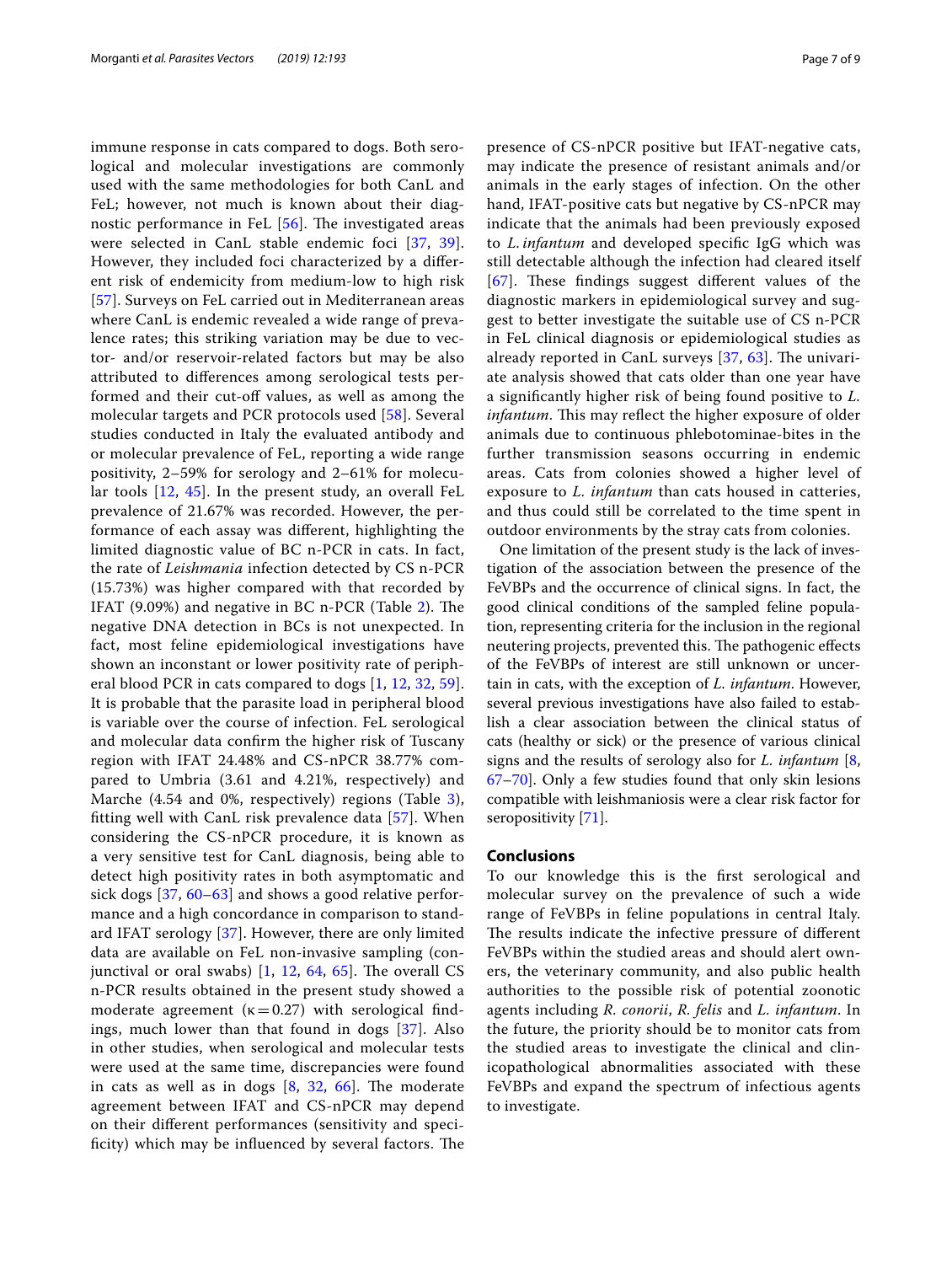#### **Abbreviations**

FeVBP: feline vector-borne pathogen; CS: conjunctival swab; IFAT: indirect fuorescent antibody test; BC: bufy coat; n-PCR: nested-PCR; SFGR: spotted fever group rickettsiosis; VBP: vector-borne pathogen; FBSV: fea-borne spotted fever; ZVL: zoonotic visceral leishmaniasis; CanL: canine leishmaniosis; FeL: feline leishmaniosis; EDTA: ethylenediamine tetraacetic acid; IgG: immunoqlobulin G; *SSU* rDNA: small subunit ribosomal DNA; κ: kappa coefficient.

#### **Acknowledgements**

The authors would like to thank Carlo Sanesi for his technical assistance.

#### **Funding**

This research received no specifc grant from any funding agency in the public, commercial, or not-for-proft sectors.

#### **Availability of data and materials**

Data supporting the conclusions of this article are included within the article. The datasets used in this study and the extracted DNA from blood and conjunctival swabs are available upon request.

# **Authors' contributions**

GM, FV and MG drafted the paper. GM collected samples and clinical data. MD performed the serological experiments. VS, EF, TDM and AS performed the PCR assays. GM and FV analyzed the data. GM, FV, MG, TDM and VS wrote the manuscript. FV and MG critically revised the manuscript. FP provided funds and materials. All authors read and approved the fnal manuscript.

#### **Ethics approval and consent to participate**

This epidemiological study was conducted in accordance with the national and European rules and regulations for research ethics. Informed consent was obtained from those responsible for the enrolled cats from the catteries and colonies.

#### **Consent for publication**

Not applicable.

#### **Competing interests**

The authors declare that they have no competing interests.

## **Publisher's Note**

Springer Nature remains neutral with regard to jurisdictional claims in published maps and institutional afliations.

#### **Author details**

<sup>1</sup> Department of Veterinary Medicine, University of Perugia, Via San Costanzo 4, 06126 Perugia, Italy. <sup>2</sup> Department of Infectious Diseases, Unit of Vector-borne Diseases, Istituto Superiore di Sanità, Viale Regina Elena 299, 00161 Rome, Italy.

#### Received: 22 November 2018 Accepted: 23 March 2019 Published online: 02 May 2019

#### **References**

- <span id="page-7-0"></span>1. Otranto D, Napoli E, Latrofa MS, Annoscia G, Tarallo VD, Greco G, et al. Feline and canine leishmaniosis and other vector-borne diseases in the Aeolian Islands: pathogen and vector circulation in a confned environment. Vet Parasitol. 2017;236:144–51.
- <span id="page-7-1"></span>2. Otranto D, Dantas-Torres F. Canine and feline vector-borne diseases in Italy: current situation and perspectives. Parasit Vectors. 2010;3:2.
- <span id="page-7-2"></span>3. Bartonellosis Guptill-Yoran L. Infectious diseases of dog and cat. 3rd ed. St. Louis: Saunders-Elsevier; 2006. p. 510–8.
- <span id="page-7-3"></span>4. Sykes JE. Feline hemotropic mycoplasmas. Vet Clin N Am Small Anim Pract. 2010;40:1157–70.
- <span id="page-7-4"></span>5. Persichetti M-F, Solano-Gallego L, Serrano L, Altet L, Reale S, Masucci M, et al. Detection of vector-borne pathogens in cats and their ectoparasites in southern Italy. Parasit Vectors. 2016;9:247.
- <span id="page-7-5"></span>6. Matthewman L, Kelly P, Hayter D, Downie S, Wray K, Bryson N, et al. Domestic cats as indicators of the presence of spotted fever and typhus group rickettsiae. Eur J Epidemiol. 1997;13:109–11.
- <span id="page-7-6"></span>7. Segura F, Pons I, Miret J, Pla J, Ortuño A, Nogueras M-M. The role of cats in the eco-epidemiology of spotted fever group diseases. Parasit Vectors. 2014;7:353.
- <span id="page-7-7"></span>8. Solano-Gallego L, Hegarty B, Espada Y, Llull J, Breitschwerdt E. Serological and molecular evidence of exposure to arthropod-borne organisms in cats from northeastern Spain. Vet Microbiol. 2006;118:274–7.
- <span id="page-7-8"></span>9. Ortuño A, Pons I, Nogueras MM, Castellà J, Segura F. The dog as an epidemiological marker of *Rickettsia conorii* infection. Clin Microbiol Infect. 2009;15(Suppl. 2):241–2.
- <span id="page-7-9"></span>10. Levin ML, Killmaster LF, Zemtsova GE. Domestic dogs (*Canis familiaris*) as reservoir hosts for *Rickettsia conorii*. Vector Borne Zoonotic Dis. 2012;12:28–33.
- <span id="page-7-10"></span>11. Alves AS, Milhano N, Santos-Silva M, Santos AS, Vilhena M, de Sousa R. Evidence of *Bartonella* spp., *Rickettsia* spp. and *Anaplasma phagocytophilum* in domestic, shelter and stray cat blood and feas, Portugal. Clin Microbiol Infect. 2009;15(Suppl. 2):1–3.
- <span id="page-7-11"></span>12. Persichetti MF, Pennisi MG, Vullo A, Masucci M, Migliazzo A, Solano-Gallego L. Clinical evaluation of outdoor cats exposed to ectoparasites and associated risk for vector-borne infections in southern Italy. Parasit Vectors. 2018;11:136.
- <span id="page-7-12"></span>13. Parola P, Paddock CD, Socolovschi C, Labruna MB, Mediannikov O, Kernif T, et al. Update on tick-borne rickettsioses around the world: a geographic approach. Clin Microbiol Rev. 2013;26:657–702.
- <span id="page-7-13"></span>14. Brown LD, Macaluso KR. *Rickettsia felis*, an emerging fea-borne rickettsiosis. Curr Trop Med Rep. 2016;3:27–39.
- <span id="page-7-14"></span>15. Case JB, Chomel B, Nicholson W, Foley JE. Serological survey of vectorborne zoonotic pathogens in pet cats and cats from animal shelters and feral colonies. J Feline Med Surg. 2006;8:111–7.
- <span id="page-7-15"></span>16. Wedincamp J, Foil LD. Infection and seroconversion of cats exposed to cat feas (*Ctenocephalides felis* Bouché) infected with *Rickettsia felis*. J Vector Ecol J Soc Vector Ecol. 2000;25:123–6.
- <span id="page-7-16"></span>17. Carli E, Trotta M, Chinelli R, Drigo M, Sinigoi L, Tosolini P, et al. *Cytauxzoon* sp. infection in the frst endemic focus described in domestic cats in Europe. Vet Parasitol. 2012;183:343–52.
- 18. Alho AM, Silva J, Fonseca MJ, Santos F, Nunes C, de Carvalho LM, et al. First report of *Cytauxzoon* sp. infection in a domestic cat from Portugal. Parasit Vectors. 2016;9:220.
- 19. Díaz-Regañón D, Villaescusa A, Ayllón T, Rodríguez-Franco F, Baneth G, Calleja-Bueno L, et al. Molecular detection of *Hepatozoon* spp. and *Cytauxzoon* sp. in domestic and stray cats from Madrid, Spain. Parasit Vectors. 2017;10:112.
- 20. Legroux J-P, Halos L, René-Martellet M, Servonnet M, Pingret J-L, Bourdoiseau G, et al. First clinical case report of *Cytauxzoon* sp. infection in a domestic cat in France. BMC Vet Res. 2017;13:81.
- 21. Millán J, Naranjo V, Rodríguez A, de la Lastra JMP, Mangold AJ, de la Fuente J. Prevalence of infection and 18S rRNA gene sequences of *Cytauxzoon* species in Iberian lynx (*Lynx pardinus*) in Spain. Parasitology. 2007;134:995–1001.
- <span id="page-7-18"></span>22. Veronesi F, Ravagnan S, Cerquetella M, Carli E, Olivieri E, Santoro A, et al. First detection of *Cytauxzoon* spp. infection in European wildcats (*Felis silvestris silvestris*) of Italy. Ticks Tick Borne Dis. 2016;7:853–8.
- <span id="page-7-17"></span>23. Carli E, Trotta M, Bianchi E, Furlanello T, Caldin M, Pietrobelli M, et al. *Cytauxzoon* sp. infection in two free ranging young cats: clinicopathological fndings, therapy and follow up. Turk Parazitol Derg. 2014;38:185–9.
- <span id="page-7-19"></span>24. Zieman EA, Nielsen CK, Jiménez FA. Chronic *Cytauxzoon felis* infections in wild-cought bobcats (*Lynx rufus*). Vet Parasitol. 2018;252:67–9.
- <span id="page-7-20"></span>25. Vilhena H, Martinez-Díaz VL, Cardoso L, Vieira L, Altet L, Francino O, et al. Feline vector-borne pathogens in the north and centre of Portugal. Parasit Vectors. 2013;6:99.
- <span id="page-7-21"></span>26. Maia C, Ramos C, Coimbra M, Bastos F, Martins A, Pinto P, et al. Bacterial and protozoal agents of feline vector-borne diseases in domestic and stray cats from southern Portugal. Parasit Vectors. 2014;7:115.
- <span id="page-7-22"></span>27. Spada E, Proverbio D, Galluzzo P, Perego R, Bagnagatti De Giorgi G, Roggero N, et al. Frequency of piroplasms *Babesia microti* and *Cytauxzoon felis* in stray cats from northern Italy. Biomed Res Int. 2014;2014:943754.
- <span id="page-7-23"></span>28. WHO Expert Committee on the Control of the Leishmaniases. Control of the leishmaniases: report of a meeting of the WHO Expert Committee on the Control of Leishmaniases, Geneva, 22–26 March 2010; 2010. [http://](http://apps.who.int/iris/handle/10665/44412) [apps.who.int/iris/handle/10665/44412](http://apps.who.int/iris/handle/10665/44412). Accessed 12 Aug 2018.
- <span id="page-7-24"></span>29. Quinnell RJ, Courtenay O. Transmission, reservoir hosts and control of zoonotic visceral leishmaniasis. Parasitology. 2009;136:1915–34.